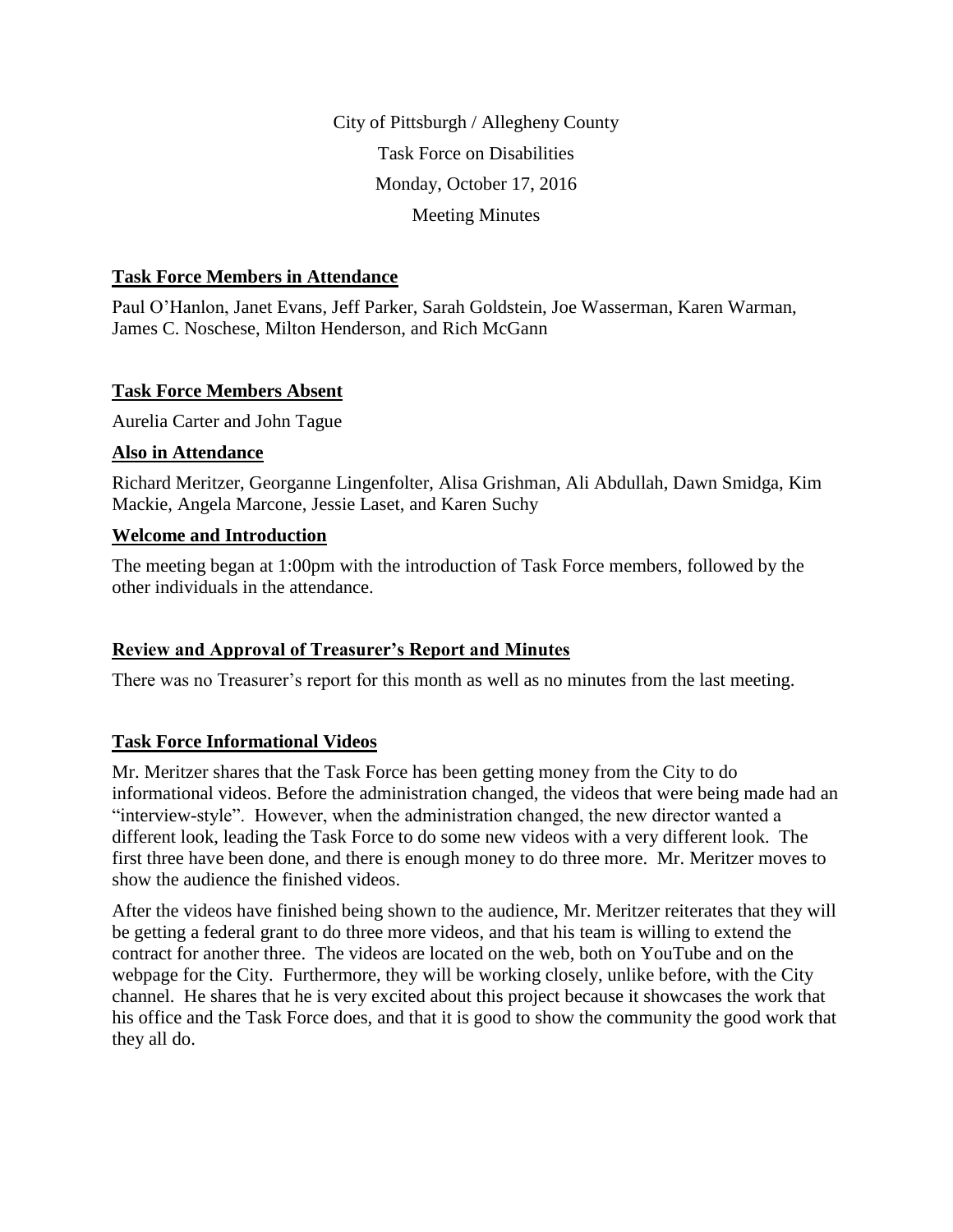## **Updates on the Police Committee**

Mr. Meritzer and Ms. Carter attended the last police committee meeting. Due to Ms. Carter not being present at the meeting, Mr. Meritzer moves to give a brief report. He shares that the meeting discussed additional training and ways to give additional training for officers. There were talks about an app for police cars which allows for interpreting on the spot. This is so that when an issue comes up with someone who is deaf, the police can use the app for initial communication. Mr. Meritzer's team has been getting requests from the police through the Center of Deaf Services to have interpreters come, however, in the heat of the moment, it is hard to get someone to come right away. Furthermore, the team is looking into getting interpretation classes for city employees. They hope to work with the police on getting that accomplished. It is clarified that the interpretation classes would be for sign language.

The conversation shifts to the existing effort from the mental health community to train police officers as well. Mr. Meritzer is asked to relay how the police committee has worked with the mental health community. He responds that the police has been involved with this effort. Furthermore, the committee's reason for focusing on communication issues right now is because they feel that more of the mental health issues affecting the community have to deal with the training pieces that they are working on. They can move ahead with the communication staff while the training pieces are getting together.

One of the members on the committee is the director of the CIT (Crisis Intervention) program for the police. The issue at the moment is to ensure that all new officers get training. Currently, there are officers assigned to each shift and each station who are CIT professionals. The new chief of police is now mandating CIT training for all staff, but it has yet to have begun. It is reassured that all police officers will get CIT training at some point.

Mr. Meritzer addresses the concern of how wide-ranging training can be among branches of police (City, county, Port Authority, etc.) by agreeing to meet with other Task Force members to strategize about how to integrate training for the county police and Port Authority.

# **ASL Interpreters at Public Events**

The conversation begins with a recollection of a recent incident involving a major candidate for vice president who had a public event in which there were no interpreters present. This is an incident that Task Force members and the audience feel happens too often. Furthermore, there is concern that the pushback from the committee regarding the lack of accessibility options such as interpreters will cause the City to just cancel events all together. There are some events where the organizers will not do certain things or bear the costs, and there is the issue with the ACLU where if it is a free speech issue, organizers refuse to do accessibility options because they see it as an impediment of free speech. There are suggestions to perhaps file complaints with the City of Pittsburgh commission on human relations on anything that happens in the city limits that was thought to be discriminatory.

Mr. Meritzer reiterates that if it is a city event, he will provide interpreters. If it is a county event, he assures that Ms. Smidga will deal with that. The same goes for the housing authority as well. If it is an event on city property that is privately sponsored, then under contract, his